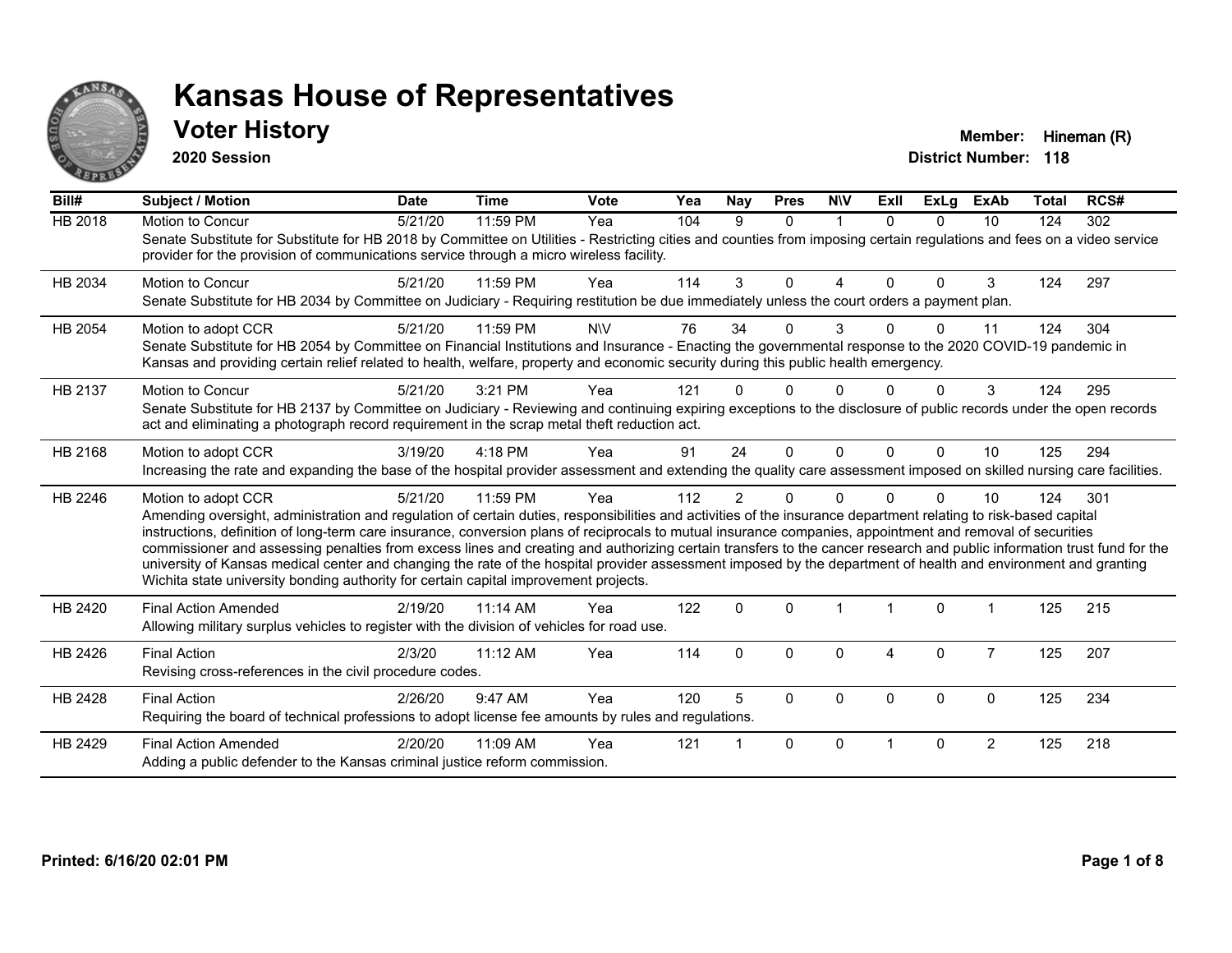

### **Voter History Member:** Hineman (R)

**2020 Session**

| Bill#          | <b>Subject / Motion</b>                                                                                                                                                                                     | <b>Date</b> | <b>Time</b> | <b>Vote</b> | Yea | <b>Nay</b> | <b>Pres</b>  | <b>NIV</b>  | Exll                 | <b>ExLg</b>  | <b>ExAb</b>    | <b>Total</b> | RCS# |
|----------------|-------------------------------------------------------------------------------------------------------------------------------------------------------------------------------------------------------------|-------------|-------------|-------------|-----|------------|--------------|-------------|----------------------|--------------|----------------|--------------|------|
| HB 2432        | <b>Final Action Amended</b>                                                                                                                                                                                 | 2/20/20     | 11:10 AM    | Yea         | 122 | $\Omega$   | $\Omega$     | $\Omega$    | 1                    | $\Omega$     | 2              | 125          | 219  |
|                | Creating the Kansas pesticide waste disposal program and allowing up to \$50,000 to be transferred annually from the Kansas agricultural remediation fund to a new<br>Kansas pesticide waste disposal fund. |             |             |             |     |            |              |             |                      |              |                |              |      |
| HB 2438        | <b>Final Action</b>                                                                                                                                                                                         | 2/26/20     | 9:48 AM     | Yea         | 125 | $\Omega$   | $\mathbf{0}$ | $\Omega$    | $\Omega$             | $\mathbf{0}$ | $\Omega$       | 125          | 235  |
|                | Allowing certain exceptions to the confidentiality of state child death review board documents.                                                                                                             |             |             |             |     |            |              |             |                      |              |                |              |      |
| <b>HB 2447</b> | <b>Final Action Amended</b>                                                                                                                                                                                 | 2/20/20     | 11:16 AM    | Yea         | 83  | 39         | $\mathbf{0}$ | $\Omega$    | $\blacktriangleleft$ | $\Omega$     | $\overline{2}$ | 125          | 220  |
|                | Changing how two-way electronic audio-visual communication is used in courts.                                                                                                                               |             |             |             |     |            |              |             |                      |              |                |              |      |
| <b>HB 2448</b> | <b>Final Action Amended</b>                                                                                                                                                                                 | 2/19/20     | 11:15 AM    | Yea         | 98  | 25         | $\mathbf 0$  | $\mathbf 0$ | $\mathbf 1$          | 0            | $\mathbf{1}$   | 125          | 216  |
|                | Changing penalties for crimes related to motor vehicles.                                                                                                                                                    |             |             |             |     |            |              |             |                      |              |                |              |      |
| HB 2449        | <b>Final Action</b>                                                                                                                                                                                         | 2/20/20     | 11:17 AM    | Yea         | 99  | 23         | $\mathbf{0}$ | $\Omega$    | 1                    | $\Omega$     | $\overline{2}$ | 125          | 221  |
|                | Changing the requirements for board of indigents' defense services appointments.                                                                                                                            |             |             |             |     |            |              |             |                      |              |                |              |      |
| HB 2451        | <b>Final Action</b>                                                                                                                                                                                         | 2/20/20     | 11:18 AM    | Yea         | 122 | 0          | $\mathbf 0$  | $\mathbf 0$ | 1                    | $\Omega$     | $\overline{c}$ | 125          | 222  |
|                | Amending Kansas department of agriculture division of animal health license, permit and registration renewal deadlines.                                                                                     |             |             |             |     |            |              |             |                      |              |                |              |      |
| HB 2452        | <b>Final Action</b>                                                                                                                                                                                         | 2/26/20     | 9:49 AM     | Yea         | 125 | 0          | $\Omega$     | $\Omega$    | $\Omega$             | $\Omega$     | $\mathbf 0$    | 125          | 236  |
|                | Creating the Kansas reading readiness act.                                                                                                                                                                  |             |             |             |     |            |              |             |                      |              |                |              |      |
| <b>HB 2454</b> | <b>Final Action Amended</b>                                                                                                                                                                                 | 2/19/20     | 11:17 AM    | Yea         | 114 | 9          | $\mathbf{0}$ | $\Omega$    |                      | $\Omega$     | $\mathbf{1}$   | 125          | 217  |
|                | Self-storage unit rentals; sales and towing of property for nonpayment of rent or abandonment; contractual value of property.                                                                               |             |             |             |     |            |              |             |                      |              |                |              |      |
| HB 2456        | <b>Final Action</b>                                                                                                                                                                                         | 2/26/20     | $9:50$ AM   | Yea         | 124 |            | $\Omega$     | $\Omega$    | $\Omega$             | $\Omega$     | $\mathbf{0}$   | 125          | 237  |
|                | Clarifying the definition of the term "possession" in the Kansas criminal code.                                                                                                                             |             |             |             |     |            |              |             |                      |              |                |              |      |
| HB 2462        | <b>Final Action</b>                                                                                                                                                                                         | 2/26/20     | 9:51 AM     | Yea         | 125 | $\Omega$   | $\mathbf{0}$ | $\Omega$    | $\mathbf{0}$         | $\Omega$     | $\mathbf{0}$   | 125          | 238  |
|                | Updating provisions related to the Kansas department of agriculture division of conservation.                                                                                                               |             |             |             |     |            |              |             |                      |              |                |              |      |
| HB 2463        | <b>Final Action Amended</b>                                                                                                                                                                                 | 2/26/20     | 9:52 AM     | Yea         | 125 | $\Omega$   | $\Omega$     | $\Omega$    | $\Omega$             | $\Omega$     | $\Omega$       | 125          | 239  |
|                | Amending the Kansas pesticide law's licensure requirements and the Kansas chemigation safety law's permittee requirements.                                                                                  |             |             |             |     |            |              |             |                      |              |                |              |      |
| HB 2464        | <b>Final Action Amended</b>                                                                                                                                                                                 | 2/26/20     | 9:53 AM     | Yea         | 121 |            | $\Omega$     | $\Omega$    | $\Omega$             | $\Omega$     | $\Omega$       | 125          | 240  |
|                | Updating egg repacking requirements for retailers.                                                                                                                                                          |             |             |             |     |            |              |             |                      |              |                |              |      |
| HB 2466        | <b>Final Action</b>                                                                                                                                                                                         | 2/10/20     | $11:10$ AM  | Yea         | 118 |            | 0            |             | $\mathcal{P}$        | $\Omega$     | 3              | 125          | 212  |
|                | Enacting the Kansas taxpayer protection act; requiring the signature and tax identification number of paid tax return preparers on income tax returns; authorizing                                          |             |             |             |     |            |              |             |                      |              |                |              |      |
|                | actions to enjoin paid tax return preparers from engaging in certain conduct.                                                                                                                               |             |             |             |     |            |              |             |                      |              |                |              |      |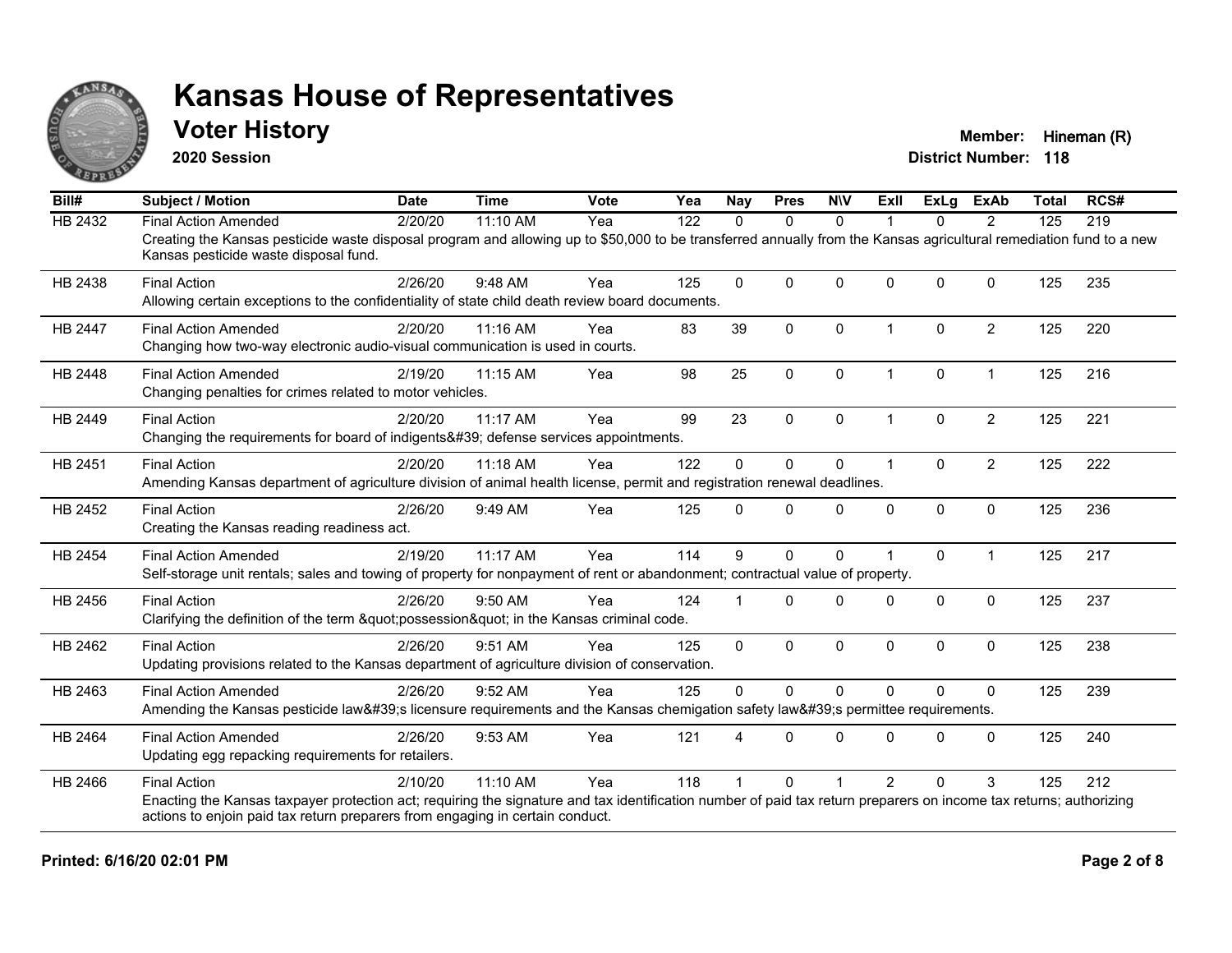

**2020 Session**

**Voter History Member:** Hineman (R)

| Bill#   | <b>Subject / Motion</b>                                                                                                                                                                 | <b>Date</b> | <b>Time</b> | Vote | Yea | <b>Nay</b>     | <b>Pres</b>  | <b>NIV</b> | ExII     | ExLa           | <b>ExAb</b>    | <b>Total</b> | RCS# |
|---------|-----------------------------------------------------------------------------------------------------------------------------------------------------------------------------------------|-------------|-------------|------|-----|----------------|--------------|------------|----------|----------------|----------------|--------------|------|
| HB 2467 | <b>Final Action Amended</b>                                                                                                                                                             | 2/7/20      | 4:10 PM     | Yea  | 105 | 15             | $\Omega$     | 3          | $\Omega$ | $\overline{2}$ | $\mathbf{0}$   | 125          | 211  |
|         | Removing the spousal exception from sexual battery and requiring a domestic violence offender assessment on a first conviction of domestic battery.                                     |             |             |      |     |                |              |            |          |                |                |              |      |
| HB 2469 | <b>Final Action Amended</b>                                                                                                                                                             | 2/26/20     | $9:54$ AM   | Yea  | 120 | 5              | $\mathbf{0}$ | $\Omega$   | $\Omega$ | $\Omega$       | 0              | 125          | 241  |
|         | Extending terminal medical release to inmates in the custody of the department of corrections with a condition likely to cause death within 120 days.                                   |             |             |      |     |                |              |            |          |                |                |              |      |
| HB 2470 | <b>Final Action</b>                                                                                                                                                                     | 2/26/20     | $9:55$ AM   | Yea  | 125 | $\Omega$       | $\Omega$     | $\Omega$   | $\Omega$ | $\Omega$       | $\Omega$       | 125          | 242  |
|         | Clarifying jurisdiction and supervision of offenders in a certified drug abuse treatment program.                                                                                       |             |             |      |     |                |              |            |          |                |                |              |      |
| HB 2479 | <b>Final Action</b>                                                                                                                                                                     | 2/26/20     | 9:56 AM     | Yea  | 125 | $\Omega$       | $\mathbf 0$  | $\Omega$   | $\Omega$ | $\Omega$       | $\mathbf 0$    | 125          | 243  |
|         | Codifying the NAIC corporate governance model regulation into statute.                                                                                                                  |             |             |      |     |                |              |            |          |                |                |              |      |
| HB 2480 | <b>Final Action</b>                                                                                                                                                                     | 2/26/20     | 9:57 AM     | Yea  | 125 | $\Omega$       | $\Omega$     | $\Omega$   | $\Omega$ | $\Omega$       | $\Omega$       | 125          | 244  |
|         | Updating the definition of long-term care insurance contained in the long-term care insurance act.                                                                                      |             |             |      |     |                |              |            |          |                |                |              |      |
| HB 2487 | <b>Emergency Final Action</b>                                                                                                                                                           | 2/26/20     | 4:22 PM     | Yea  | 118 | $\overline{7}$ | $\mathbf{0}$ | $\Omega$   | $\Omega$ | $\Omega$       | $\Omega$       | 125          | 262  |
|         | Including emotional disability rather than emotional disturbance in the definitions of "children with disabilities" and "individuals with disabilities. "                               |             |             |      |     |                |              |            |          |                |                |              |      |
| HB 2490 | <b>Final Action</b>                                                                                                                                                                     | 3/12/20     | 11:21 AM    | Yea  | 118 | $\overline{2}$ | $\Omega$     | $\Omega$   |          | $\Omega$       | 4              | 125          | 276  |
|         | Kansas corporation NOL carryforward extension.                                                                                                                                          |             |             |      |     |                |              |            |          |                |                |              |      |
| HB 2495 | <b>Final Action</b>                                                                                                                                                                     | 2/26/20     | $9:58$ AM   | Yea  | 125 | $\mathbf{0}$   | $\mathbf{0}$ | $\Omega$   | $\Omega$ | $\Omega$       | $\mathbf{0}$   | 125          | 245  |
|         | Authorizing the crime victims compensation board to waive application time restrictions for a victim of a sexually violent crime to receive compensation for mental                     |             |             |      |     |                |              |            |          |                |                |              |      |
|         | health counseling.                                                                                                                                                                      |             |             |      |     |                |              |            |          |                |                |              |      |
| HB 2496 | <b>Final Action</b>                                                                                                                                                                     | 2/26/20     | 9:59 AM     | Yea  | 125 | $\Omega$       | $\Omega$     | $\Omega$   | $\Omega$ | $\Omega$       | $\mathbf 0$    | 125          | 246  |
|         | Authorizing court services officers and community corrections officers to provide a certification of identification to offenders.                                                       |             |             |      |     |                |              |            |          |                |                |              |      |
| HB 2500 | <b>Emergency Final Action Amended</b>                                                                                                                                                   | 2/20/20     | 11:48 AM    | Yea  | 122 | $\Omega$       | $\Omega$     | $\Omega$   |          | $\Omega$       | $\overline{2}$ | 125          | 226  |
|         | Amending the Kansas power of attorney act regarding the form of a power of attorney and the duties of third parties relying and acting on a power of attorney.                          |             |             |      |     |                |              |            |          |                |                |              |      |
| HB 2501 | <b>Final Action Amended</b>                                                                                                                                                             | 2/20/20     | 11:19 AM    | Yea  | 119 | 3              | $\Omega$     | $\Omega$   |          | $\Omega$       | $\overline{2}$ | 125          | 223  |
|         | Allowing salvage vehicle pools to apply for ownership documents for vehicles that are disclaimed by insurance companies.                                                                |             |             |      |     |                |              |            |          |                |                |              |      |
| HB 2503 | <b>Final Action Amended</b>                                                                                                                                                             | 2/26/20     | 10:00 AM    | Yea  | 125 | $\Omega$       | $\mathbf{0}$ | $\Omega$   | $\Omega$ | $\Omega$       | $\Omega$       | 125          | 247  |
|         | Authorizing the transfer of \$268,412,000 from the state general fund to the KPERS fund during fiscal year 2020 and eliminating certain level-dollar employer<br>contribution payments. |             |             |      |     |                |              |            |          |                |                |              |      |
|         |                                                                                                                                                                                         |             |             |      |     |                |              |            |          |                |                |              |      |
| HB 2506 | <b>EFA Sub Bill Amended</b>                                                                                                                                                             | 2/26/20     | 4:26 PM     | Yea  | 123 | $\mathcal{P}$  | $\Omega$     | $\Omega$   | $\Omega$ | $\Omega$       | $\Omega$       | 125          | 265  |
|         | Expanding the military spouse and servicemember's expedited licensure law to certain other license, certificate or registration applicants.                                             |             |             |      |     |                |              |            |          |                |                |              |      |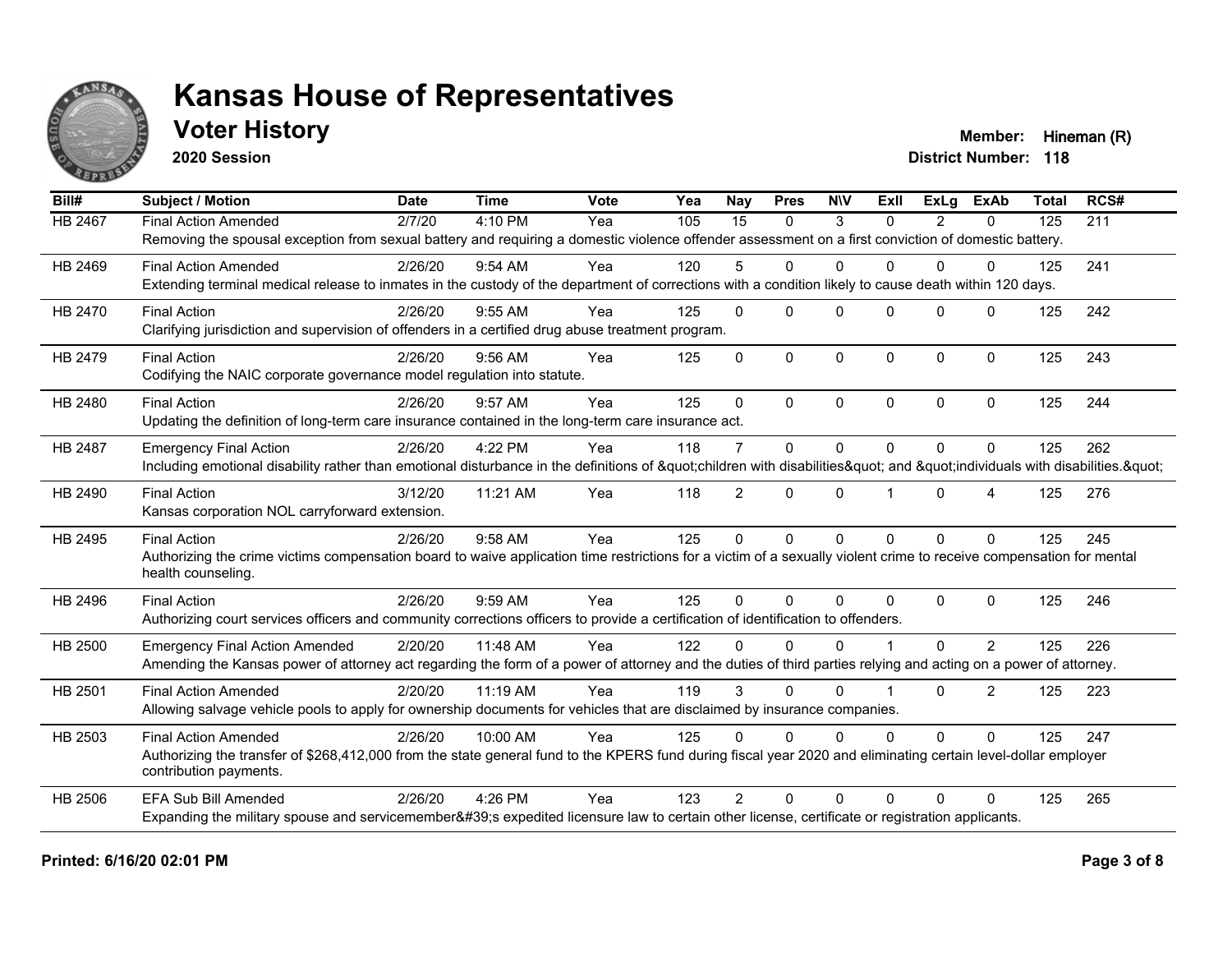

**2020 Session**

**Voter History Member:** Hineman (R)

| Bill#   | <b>Subject / Motion</b>                                                                                                                                                                                                                                                                                                                                                                                                                                                                                                                             | <b>Date</b> | <b>Time</b> | <b>Vote</b> | Yea | Nay            | <b>Pres</b>  | <b>NIV</b>   | ExII     | ExLg         | <b>ExAb</b>    | <b>Total</b> | RCS# |
|---------|-----------------------------------------------------------------------------------------------------------------------------------------------------------------------------------------------------------------------------------------------------------------------------------------------------------------------------------------------------------------------------------------------------------------------------------------------------------------------------------------------------------------------------------------------------|-------------|-------------|-------------|-----|----------------|--------------|--------------|----------|--------------|----------------|--------------|------|
| HB 2507 | <b>Final Action Amended</b><br>Liability protection for businesses that participate in high school work-based learning programs.                                                                                                                                                                                                                                                                                                                                                                                                                    | 2/26/20     | 10:01 AM    | Yea         | 97  | 27             | $\mathbf{1}$ | $\Omega$     | $\Omega$ | $\Omega$     | $\Omega$       | 125          | 248  |
| HB 2509 | <b>Emergency Final Action</b><br>Vacating certain blocks in the original town plat set aside for a college and a park of the city of Americus and vesting fee simple title in the city.                                                                                                                                                                                                                                                                                                                                                             | 2/26/20     | 4:22 PM     | Yea         | 122 | 3              | $\Omega$     | $\Omega$     | $\Omega$ | $\Omega$     | 0              | 125          | 263  |
| HB 2510 | <b>Emergency Final Action</b><br>Special districts may be dissolved and responsibilities assumed by a city.                                                                                                                                                                                                                                                                                                                                                                                                                                         | 2/26/20     | 4:29 PM     | Yea         | 122 | 3              | 0            | $\Omega$     | 0        | $\Omega$     | 0              | 125          | 267  |
| HB 2510 | Motion to adopt CCR<br>Creating the Kansas promise scholarship act; requiring a Kansas foster care children annual academic report card; authorizing the state board of regents on behalf of<br>Kansas state university to sell certain real property in Saline county; providing payment or waiver of tuition for certain dually or concurrently enrolled students;<br>authorizing the practice of the healing arts by healing arts school clinics; providing ACT college entrance exams and workkeys assessments to nonpublic school<br>students. | 5/21/20     | 11:59 PM    | Yea         | 110 | 3              | 0            |              | $\Omega$ | $\Omega$     | 10             | 124          | 300  |
| HB 2515 | <b>Emergency Final Action Amended</b><br>Creating the Kansas promise scholarship program.                                                                                                                                                                                                                                                                                                                                                                                                                                                           | 2/20/20     | 11:47 AM    | Yea         | 116 | 6              | $\Omega$     | $\Omega$     |          | $\Omega$     | $\overline{2}$ | 125          | 225  |
| HB 2516 | <b>Final Action Amended</b><br>Enacting the first-time home buyer savings account act.                                                                                                                                                                                                                                                                                                                                                                                                                                                              | 2/26/20     | 10:03 AM    | Yea         | 123 | $\overline{2}$ | 0            | $\mathbf{0}$ | $\Omega$ | $\mathbf{0}$ | 0              | 125          | 249  |
| HB 2518 | <b>Final Action</b><br>Counting any crime with a domestic violence designation as a prior conviction under domestic battery.                                                                                                                                                                                                                                                                                                                                                                                                                        | 2/26/20     | 10:04 AM    | Yea         | 125 | 0              | $\Omega$     | $\Omega$     | $\Omega$ | $\Omega$     | 0              | 125          | 250  |
| HB 2521 | <b>Emergency Final Action Amended</b><br>Enacting the revised uniform athlete agents act.                                                                                                                                                                                                                                                                                                                                                                                                                                                           | 2/20/20     | 11:49 AM    | Yea         | 122 | 0              | 0            | $\Omega$     |          | $\Omega$     | $\overline{2}$ | 125          | 227  |
| HB 2524 | <b>Final Action</b><br>Updating motor carrier laws and regulation of motor carriers by the state corporation commission.                                                                                                                                                                                                                                                                                                                                                                                                                            | 2/17/20     | 11:24 AM    | Yea         | 118 | $\Omega$       | $\Omega$     | $\Omega$     | 3        | $\Omega$     | 4              | 125          | 213  |
| HB 2528 | <b>Final Action</b><br>Providing for all vehicles more than 35 years old to qualify as an antique vehicle.                                                                                                                                                                                                                                                                                                                                                                                                                                          | 2/26/20     | 10:05 AM    | Yea         | 124 |                | $\Omega$     | $\Omega$     | $\Omega$ | $\Omega$     | $\mathbf{0}$   | 125          | 251  |
| HB 2540 | <b>Emergency Final Action Amended</b><br>Requiring moneys attributable to at-risk student weighting be expended for approved at-risk educational programs.                                                                                                                                                                                                                                                                                                                                                                                          | 2/26/20     | 4:37 PM     | Yea         | 111 | 14             | $\Omega$     | $\Omega$     | $\Omega$ | $\Omega$     | 0              | 125          | 274  |
| HB 2546 | <b>Final Action</b><br>Creating the crime of sexual extortion and adding the crime to the Kansas offender registration act.                                                                                                                                                                                                                                                                                                                                                                                                                         | 2/26/20     | 10:06 AM    | Yea         | 125 | 0              | $\Omega$     | $\mathbf{0}$ | $\Omega$ | 0            | 0              | 125          | 252  |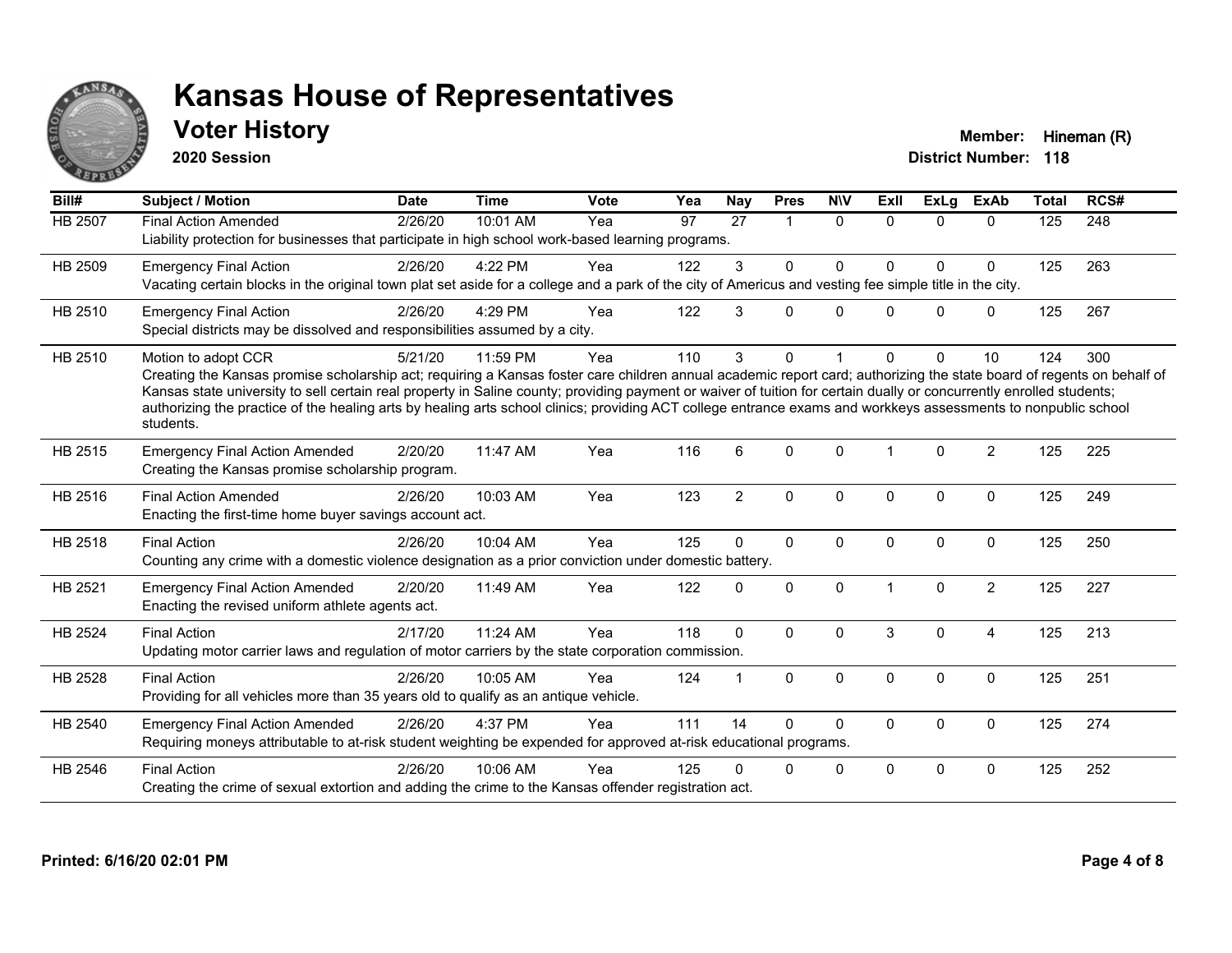

**2020 Session**

**Voter History Member:** Hineman (R)

| Bill#   | <b>Subject / Motion</b>                                                                                                                                                                                                                                                                                         | <b>Date</b> | <b>Time</b> | Vote | Yea | Nay            | <b>Pres</b>             | <b>NIV</b>   | ExII                 | <b>ExLa</b>  | <b>ExAb</b>    | <b>Total</b> | RCS# |
|---------|-----------------------------------------------------------------------------------------------------------------------------------------------------------------------------------------------------------------------------------------------------------------------------------------------------------------|-------------|-------------|------|-----|----------------|-------------------------|--------------|----------------------|--------------|----------------|--------------|------|
| HB 2547 | <b>Final Action Amended</b><br>Making changes to suspended drivers' license requirements.                                                                                                                                                                                                                       | 2/26/20     | 10:07 AM    | Yea  | 125 | 0              | 0                       | $\mathbf 0$  | $\Omega$             | $\mathbf{0}$ | $\mathbf{0}$   | 125          | 253  |
| HB 2548 | <b>Final Action Amended</b><br>Claims against the state submitted by the Joint Committee on Special Claims Against the State.                                                                                                                                                                                   | 3/13/20     | 8:19 AM     | ExAb | 115 | $\overline{1}$ | $\Omega$                | $\Omega$     | 2                    | $\Omega$     | $\overline{7}$ | 125          | 282  |
| HB 2554 | <b>Final Action</b><br>Enacting the uniform fiduciary income and principal act (UFIPA).                                                                                                                                                                                                                         | 2/26/20     | 10:08 AM    | Yea  | 125 | $\Omega$       | $\mathbf{0}$            | $\mathbf{0}$ | $\Omega$             | $\Omega$     | $\mathbf{0}$   | 125          | 254  |
| HB 2571 | <b>Final Action Amended</b><br>Club and drinking establishment liquor license eligibility; spouse is a law enforcement officer in another county.                                                                                                                                                               | 3/12/20     | 11:22 AM    | Yea  | 108 | 12             | $\Omega$                | $\Omega$     | $\blacktriangleleft$ | $\Omega$     | 4              | 125          | 277  |
| HB 2575 | <b>Emergency Final Action Amended</b><br>Amending the Kansas drycleaner environmental response act to change the required deductible rate, environmental surcharge rate and penalty fine amount.                                                                                                                | 2/26/20     | 4:31 PM     | Yea  | 95  | 29             |                         | $\Omega$     | $\Omega$             | $\Omega$     | $\Omega$       | 125          | 269  |
| HB 2583 | <b>Emergency Final Action</b><br>Clarify the vacation of territory from city boundaries or release of easements.                                                                                                                                                                                                | 2/26/20     | 4:35 PM     | Yea  | 124 |                | $\mathbf{0}$            | $\Omega$     | <sup>n</sup>         | $\Omega$     | $\Omega$       | 125          | 273  |
| HB 2585 | <b>Emergency Final Action Amended</b><br>Amending the Kansas drycleaner environmental response act to change the required deductible rate, environmental surcharge rate and penalty fine amount.                                                                                                                | 2/26/20     | 4:27 PM     | Yea  | 123 | $\overline{2}$ | $\Omega$                | $\Omega$     | $\Omega$             | $\Omega$     | $\Omega$       | 125          | 266  |
| HB 2585 | <b>Motion to Concur</b><br>Senate Substitute for HB 2585 by Committee on Utilities - Exempting certain public utilities from Kansas income taxation and allowing the state corporation<br>commission to approve certain contract and reduced electric rates and associated cost recovery from all rate classes. | 5/21/20     | 3:59 PM     | Yea  | 75  | 45             |                         | $\Omega$     |                      | $\Omega$     | 3              | 124          | 296  |
| HB 2587 | <b>Final Action</b><br>Allowing venue for an agency adoption to be where a state agency or their subcontracting agencies have offices when the state is the agency.                                                                                                                                             | 2/26/20     | 10:09 AM    | Yea  | 124 |                | $\Omega$                | $\Omega$     | $\Omega$             | $\Omega$     | $\Omega$       | 125          | 255  |
| HB 2595 | <b>Final Action Amended</b><br>Eliminating the 30-day delay before offering state surplus property for sale to the general public.                                                                                                                                                                              | 2/20/20     | 11:20 AM    | Yea  | 118 | 3              | $\overline{\mathbf{1}}$ | $\Omega$     |                      | $\Omega$     | 2              | 125          | 224  |
| HB 2596 | <b>Final Action Amended</b><br>Allowing an alcoholic liquor manufacturer to obtain a drinking establishment license under certain conditions.                                                                                                                                                                   | 3/12/20     | 11:23 AM    | Yea  | 113 |                | $\Omega$                | $\mathbf{0}$ |                      | $\Omega$     | $\overline{A}$ | 125          | 278  |
| HB 2618 | <b>Emergency Final Action Amended</b><br>Establishing a state broadband grant program under the department of commerce to encourage the deployment of broadband in the state.                                                                                                                                   | 2/26/20     | 4:33 PM     | Yea  | 120 | 5              | $\Omega$                | $\Omega$     | $\Omega$             | $\Omega$     | $\mathbf{0}$   | 125          | 271  |
| HB 2619 | <b>Final Action</b><br>Adjusting the frequency of the KPERS actuarial experience study.                                                                                                                                                                                                                         | 2/26/20     | 10:10 AM    | Yea  | 118 |                | $\Omega$                | 0            | U                    | $\Omega$     | $\Omega$       | 125          | 256  |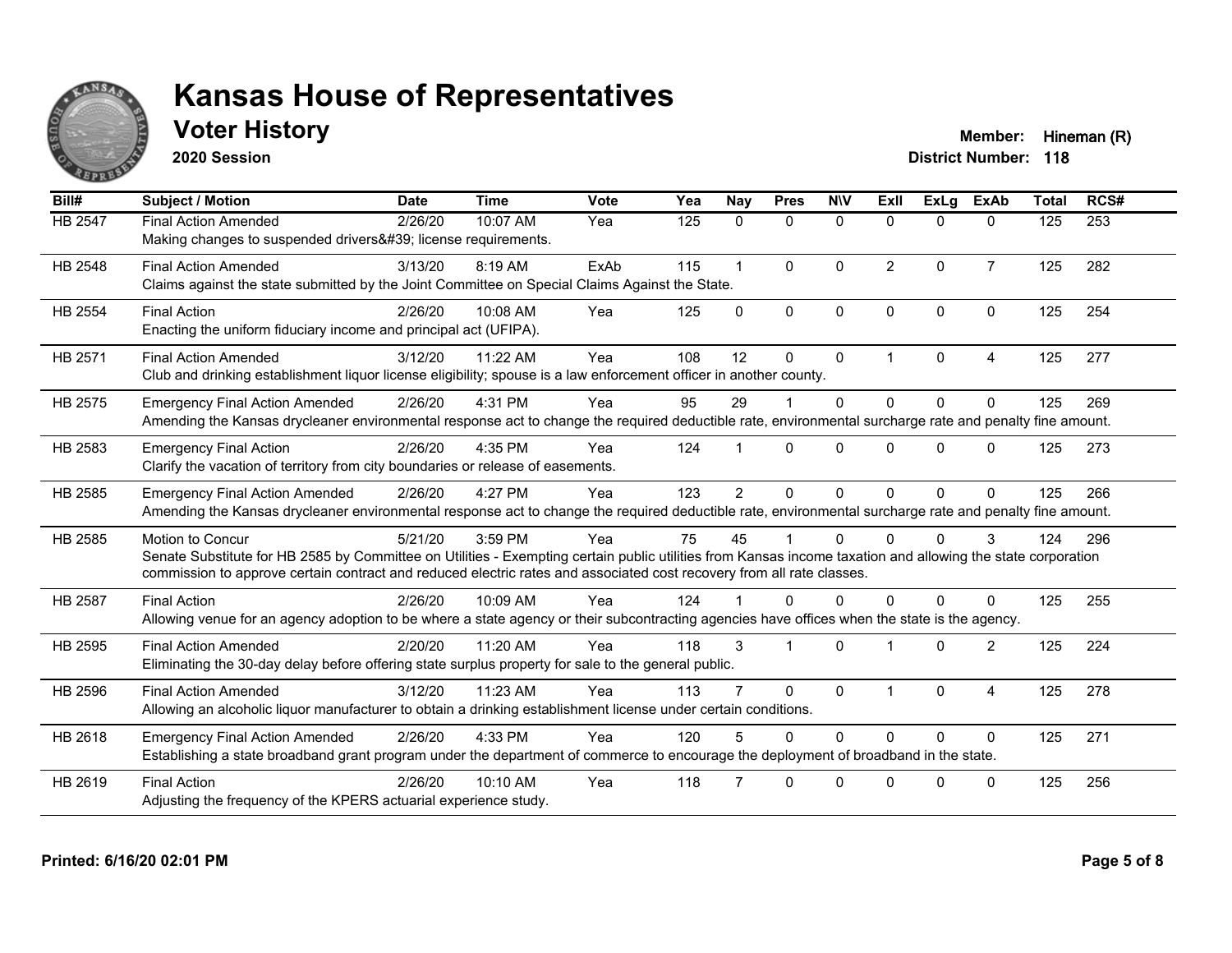

**2020 Session**

**Voter History Member:** Hineman (R)

| Bill#           | <b>Subject / Motion</b>                                                                                                                                                                                                                                                                                                                                                                                                                                                                                                                                                                                                                                                                                                                                                                                                                                                                                                                                                                                       | <b>Date</b> | <b>Time</b> | <b>Vote</b> | Yea | <b>Nay</b> | <b>Pres</b> | <b>NIV</b>   | ExII          | <b>ExLg</b> | <b>ExAb</b>    | <b>Total</b> | RCS# |
|-----------------|---------------------------------------------------------------------------------------------------------------------------------------------------------------------------------------------------------------------------------------------------------------------------------------------------------------------------------------------------------------------------------------------------------------------------------------------------------------------------------------------------------------------------------------------------------------------------------------------------------------------------------------------------------------------------------------------------------------------------------------------------------------------------------------------------------------------------------------------------------------------------------------------------------------------------------------------------------------------------------------------------------------|-------------|-------------|-------------|-----|------------|-------------|--------------|---------------|-------------|----------------|--------------|------|
| <b>HB 2619</b>  | Motion to Concur<br>Senate Substitute for HB 2619 by Committee on Financial Institutions and Insurance - Enacting the Kansas economic recovery loan deposit program, updating field of<br>membership requirements of credit unions and allowing privilege tax deductions on agricultural real estate loans and single family residence loans.                                                                                                                                                                                                                                                                                                                                                                                                                                                                                                                                                                                                                                                                 | 5/21/20     | 11:59 PM    | Yea         | 114 | 3          | $\Omega$    | $\Omega$     | $\Omega$      | $\Omega$    | 7              | 124          | 298  |
| HB 2646         | <b>Final Action</b><br>Allowing the attorney general to coordinate training for law enforcement agencies on missing and murdered indigenous people.                                                                                                                                                                                                                                                                                                                                                                                                                                                                                                                                                                                                                                                                                                                                                                                                                                                           | 2/26/20     | 10:11 AM    | Yea         | 125 | O.         | $\Omega$    | ∩            |               | U           | $\Omega$       | 125          | 257  |
| HB 2689         | <b>Final Action Amended</b><br>Amending the angel investor tax credit with respect to the definition of qualified securities, tax credit limitations and amounts, investor requirements and extending the<br>date that credits may be allowed.                                                                                                                                                                                                                                                                                                                                                                                                                                                                                                                                                                                                                                                                                                                                                                | 3/13/20     | 8:23 AM     | ExAb        | 103 | 12         |             | $\Omega$     | $\mathcal{P}$ | $\Omega$    | $\overline{7}$ | 125          | 283  |
| HB 2695         | <b>Emergency Final Action</b><br>Allowing special agents from the department of corrections to attend the Kansas law enforcement training center.                                                                                                                                                                                                                                                                                                                                                                                                                                                                                                                                                                                                                                                                                                                                                                                                                                                             | 2/26/20     | 4:34 PM     | Yea         | 125 | 0          | 0           | $\mathbf{0}$ | 0             | $\Omega$    | 0              | 125          | 272  |
| HB 2699         | <b>Final Action</b><br>Requiring court services officers to assist with child in need of care cases when directed by a judge.                                                                                                                                                                                                                                                                                                                                                                                                                                                                                                                                                                                                                                                                                                                                                                                                                                                                                 | 2/26/20     | 10:13 AM    | Yea         | 105 | 20         | $\Omega$    | $\Omega$     | $\Omega$      | $\Omega$    | $\mathbf{0}$   | 125          | 258  |
| HB 2702         | <b>Emergency Final Action</b><br>Decoupling the KIT and KIR workforce training programs from the high performance incentive fund program and enhancing the workforce training tax credit.                                                                                                                                                                                                                                                                                                                                                                                                                                                                                                                                                                                                                                                                                                                                                                                                                     | 2/26/20     | 4:32 PM     | Yea         | 125 | 0          | $\Omega$    | $\Omega$     | $\Omega$      | $\Omega$    | $\Omega$       | 125          | 270  |
| HB 2702         | Motion to adopt CCR<br>Enacting the Kansas taxpayer protection act; establishing notice and public hearing requirements prior to approval by a governing body to exceed its revenue neutral<br>rate for the imposition of property tax and discontinuing the city and county tax lid; providing a waiver of interest and fees on certain delinquent property taxes for a<br>period of time and delaying preparation of delinquent real estate tax list and notice; prohibiting valuation increase for real property solely as the result of normal repair,<br>replacement or maintenance of existing structure; providing for county treasurers to establish a payment plan for the payment of delinquent or nondelinquent taxes;<br>requiring the state board of tax appeals to serve orders and notices by electronic means if requested by the party; prohibiting county appraisers and the state board of<br>tax appeals from increasing the valuation of county appraised property in valuation appeals. | 5/21/20     | 11:59 PM    | Yea         | 89  | 28         | 0           | $\Omega$     |               | $\Omega$    | 7              | 124          | 299  |
| HB 2708         | <b>Emergency Final Action</b><br>Creating a drug abuse treatment program for people on diversion and allowing county attorneys to enter into agreements with court services and community<br>corrections for supervision.                                                                                                                                                                                                                                                                                                                                                                                                                                                                                                                                                                                                                                                                                                                                                                                     | 2/26/20     | 4:23 PM     | Yea         | 125 | 0          | $\Omega$    | $\Omega$     | $\Omega$      | $\Omega$    | $\Omega$       | 125          | 264  |
| HB 2713         | <b>Emergency Final Action Amended</b><br>Enacting the revised uniform law on notarial acts.                                                                                                                                                                                                                                                                                                                                                                                                                                                                                                                                                                                                                                                                                                                                                                                                                                                                                                                   | 2/26/20     | 4:30 PM     | Yea         | 122 | 3          | 0           | $\Omega$     | $\Omega$      | 0           | $\Omega$       | 125          | 268  |
| <b>HCR 5025</b> | <b>EFA Amend and Debate</b><br>Ratifying and providing the continuation of the March 12, 2020, state of disaster emergency declaration for the state of Kansas.                                                                                                                                                                                                                                                                                                                                                                                                                                                                                                                                                                                                                                                                                                                                                                                                                                               | 3/13/20     | 11:21 AM    | ExAb        | 116 | 0          | U           | <sup>0</sup> | $\mathcal{P}$ | $\Omega$    | $\overline{7}$ | 125          | 284  |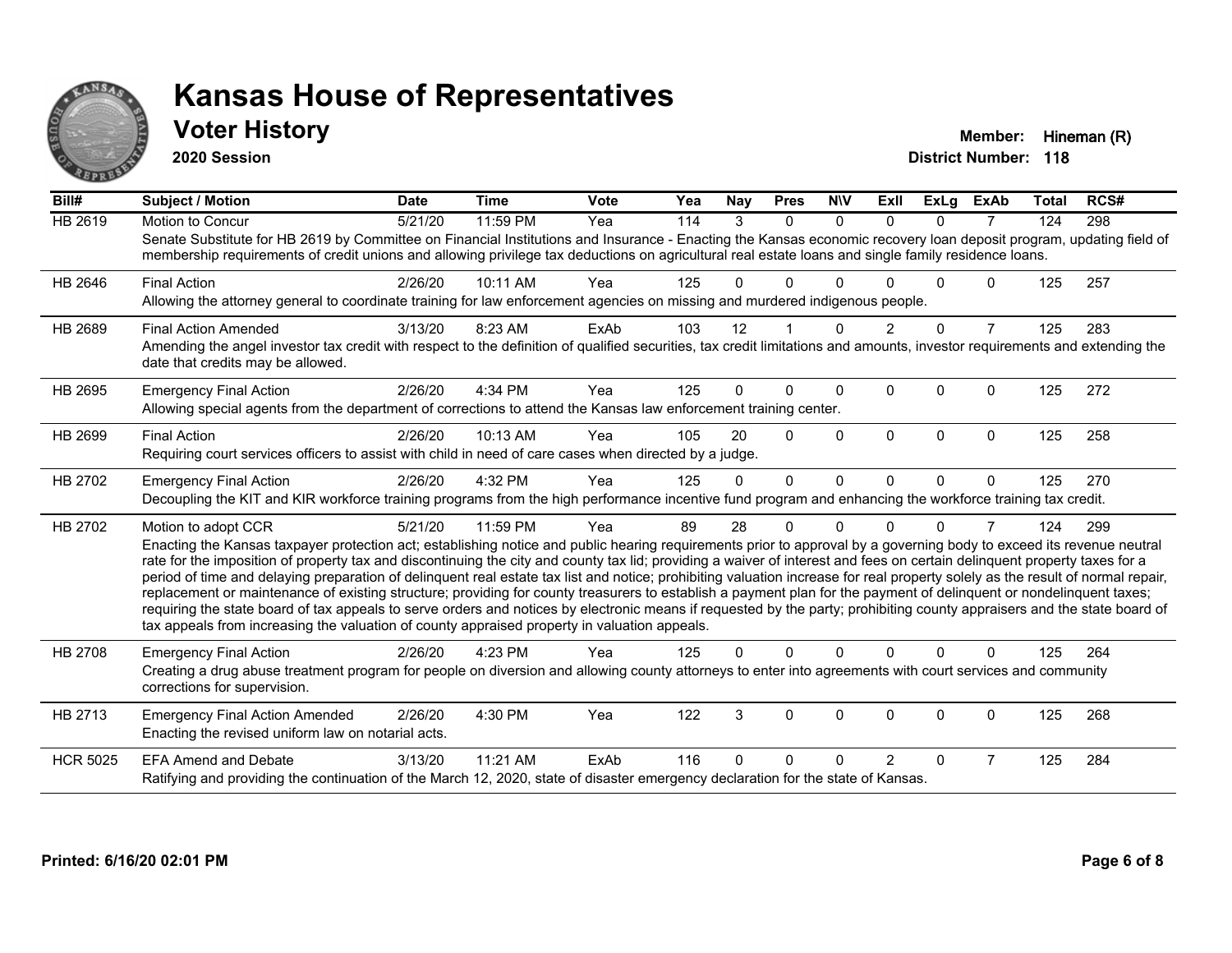

### **Voter History Member:** Hineman (R)

**2020 Session**

| Bill#           | Subject / Motion                                                                                                                                                                                                                                                                  | <b>Date</b> | <b>Time</b> | <b>Vote</b> | Yea | <b>Nay</b> | <b>Pres</b> | <b>NIV</b> | ExII           | <b>ExLg</b> | <b>ExAb</b> | <b>Total</b> | RCS# |
|-----------------|-----------------------------------------------------------------------------------------------------------------------------------------------------------------------------------------------------------------------------------------------------------------------------------|-------------|-------------|-------------|-----|------------|-------------|------------|----------------|-------------|-------------|--------------|------|
| <b>HCR 5025</b> | Motion to adopt CCR<br>Ratifying and providing the continuation of the March 12, 2020, state of disaster emergency declaration for the state of Kansas, subject to limitations.                                                                                                   | 3/19/20     | 4:11 PM     | Yea         | 115 | $\Omega$   | 0           | 0          | $\Omega$       | $\Omega$    | 10          | 125          | 293  |
| <b>SB 27</b>    | <b>EFA Amend and Debate</b><br>House Substitute for SB 27 by Committee on Commerce, Labor and Economic Development - Providing for a maximum of 26 weeks of unemployment insurance<br>benefits and compensation for the pre-payment waiting period.                               | 3/17/20     | $1:02$ PM   | Yea         | 119 |            |             |            |                |             |             | 125          | 288  |
| <b>SB 66</b>    | Motion to adopt CCR<br>Appropriations for Fy 2020, 2021 and 2022 for various state agencies.                                                                                                                                                                                      | 3/19/20     | 3:52 PM     | Yea         | 99  | 16         | $\Omega$    | $\Omega$   | $\Omega$       | ∩           | 10          | 125          | 292  |
| SB 102          | <b>EFA Amend and Debate</b><br>House Substitutes for SB 102 by Committee on Judiciary - Allowing the chief justice of the Kansas supreme court to extend or suspend deadlines or time limitations to<br>secure the health and safety of court users, staff and judicial officers. | 3/16/20     | 12:13 PM    | Yea         | 113 | 5          | 0           | $\Omega$   | 3              | $\Omega$    | 4           | 125          | 285  |
| <b>SB 142</b>   | EFA Sub Bill Amended<br>House Substitute for SB No. 142 by House Committee on K-12 Education Budget - Authorizing the state board of education to grant waivers for school districts from<br>the requirement to provide a minimum number of school hours during the school term.  | 3/17/20     | 10:31 AM    | Yea         | 117 |            |             |            |                |             |             | 125          | 287  |
| SB 155          | <b>Final Action</b><br>Cemetery district territory deannexed from the territory of Valley Center.                                                                                                                                                                                 | 2/7/20      | 4:08 PM     | Yea         | 119 |            | $\Omega$    | 3          | $\Omega$       | 2           | $\Omega$    | 125          | 210  |
| SB 173          | <b>EFA Amend and Debate</b><br>House Substitute for SB 173 by Committee on Appropriations - Providing for the Eisenhower legacy transportation plan.                                                                                                                              | 3/16/20     | 7:20 PM     | Yea         | 103 | 16         |             | U          | $\overline{2}$ | $\Omega$    | 3           | 125          | 286  |
| SB 173          | Motion to adopt CCR<br>House Substitute for SB 173 by Committee on Appropriations - Providing for the Eisenhower legacy transportation plan.                                                                                                                                      | 3/19/20     | 12:04 PM    | Yea         | 112 | 3          |             | 0          | $\Omega$       | $\Omega$    | 10          | 125          | 291  |
| <b>SCR 1613</b> | <b>Final Action</b><br>Amending the bill of rights of the constitution of the state of Kansas to reserve to the people the right to regulate abortion through their elected state representatives<br>and senators.                                                                | 2/7/20      | 4:07 PM     | Nay         | 80  | 43         |             |            |                |             |             | 125          | 209  |